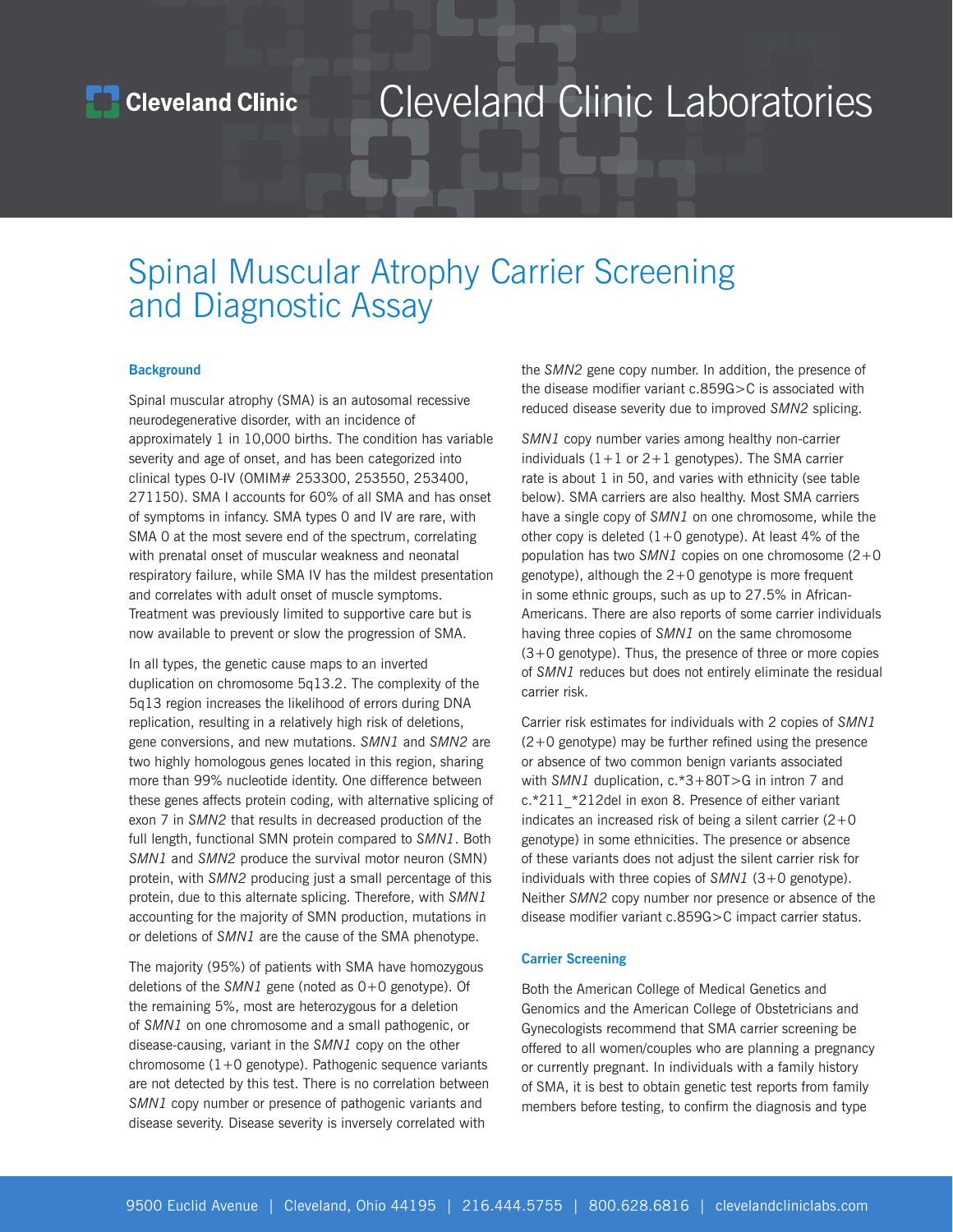### **Cleveland Clinic**

## Cleveland Clinic Laboratories

### **Residual SMA Carrier Risk after Negative Carrier Screen and Negative Family History**

*Residual risk for unlisted ethnicities is unknown.*

| <b>Ethnicity</b>              | <b>Carrier Rate</b> | 2 copies<br>SMN <sub>1</sub><br>exon 7 | 3 copies<br>SMN <sub>1</sub><br>exon 7 | 2 copies SMN1<br>No variant<br>detected | 2 copies SMN1<br>At least one<br>variant detected |
|-------------------------------|---------------------|----------------------------------------|----------------------------------------|-----------------------------------------|---------------------------------------------------|
| <b>African American/Black</b> | 1:71                | 1:132                                  | 1:6997                                 | 1:375                                   | 1:39                                              |
| Ashkenazi Jewish              | 1:56                | 1:514                                  | 1:5899                                 | 1:580                                   | SMA carrier                                       |
| Asian                         | 1:50                | 1:719                                  | 1:5185                                 | 1:779                                   | 1:57                                              |
| Asian Indian                  | 1:50                | 1:428                                  | 1:5252                                 | Not reported                            | Not reported                                      |
| Caucasian/ European           | 1:45                | 1:604                                  | 1:4719                                 | 1:814                                   | 1:12                                              |
| <b>Hispanic</b>               | 1:83                | 1:641                                  | 1:7574                                 | 1:906                                   | 1:99                                              |
| <b>Iranian</b>                | 1:16                | 1:96                                   | 1:1604                                 | Not reported                            | Not reported                                      |
| Israeli Jewish                | 1:38                | 1:450                                  | 1:4004                                 | Not reported                            | Not reported                                      |
| <b>Spanish</b>                | 1:40                | 1:781                                  | Not reported                           | 1:888                                   | SMA carrier                                       |

of mutation. In a pan-ethnic U.S. population studied by Sugarman et al., the carrier detection rate through *SMN1* dosage analysis is estimated at an average of 91%, though it ranges from 70.5% to 94.8% with ethnicity. The addition of the c.\*3+80T>G and c.\*211\_\*212del variants increases the detection of silent carriers (2+0 genotype). Ethnicityspecific carrier and detection rates compiled from multiple studies are provided in the Table listed above.

### **Methodology**

Multiplex Fluorescent Polymerase Chain Reaction (PCR) followed by Capillary Electrophoresis is used to detect *SMN1* (NM\_000344.3) and *SMN2* (NM\_017411.3) based on fragment size. This test detects copy number of *SMN1* exon 7, which is homozygously deleted in 95% of SMA patients, and copy number of *SMN2* exon 7, which influences severity of disease in affected patients. The test also detects three variants; c.\*3+80T>G and c.\*211\_\*212del associated with *SMN1* gene duplication and c.859G>C associated with reduced disease severity due to improved *SMN2* splicing. The c.\*3+80T>G and c.\*211 \*212del variants are reported only for individuals with 2 copies of *SMN1* as presence of either variant indicates an increased risk of being a silent carrier  $(2+0)$ genotype). The disease modifier variant c.859G>C is reported only when zero copies of *SMN1* are noted.

Variants interrogated using assembly GRCh38 hg38 (legacy name):

*SMN1* NM\_000344.3; rs143838139, c.\*3+80T>G, g.70952074T>G (g.27134T>G)

*SMN1* NM\_000344.3; rs200800214, c.\*211\_\*212del, g.70952646\_70952647del

*SMN2* NM\_017411.3; rs121909192, c.859G>C, p.Gly287Arg, g.70076545G>C

### **Interpretation**

Among patients with a clinical presentation suggestive of SMA, detection of zero *SMN1* copies confirms the diagnosis. In symptomatic patients with one *SMN1* copy, *SMN1* gene sequencing should be considered to identify the small percentage of patients with heterozygous sequence variants or small deletions. Symptomatic patients with two *SMN1* copies are unlikely to have SMA, though very rare cases of homozygous sequence variants have been reported.

Use of this test to predict the likelihood of disease in offspring must also take into consideration that 2% of *SMN1* disease-causing variants occur de novo rather than being inherited. Due to the complex inheritance of SMA by *SMN1* copy number, de novo variant, and/or pathogenic variant, SMA carrier testing will never provide 100% reassurance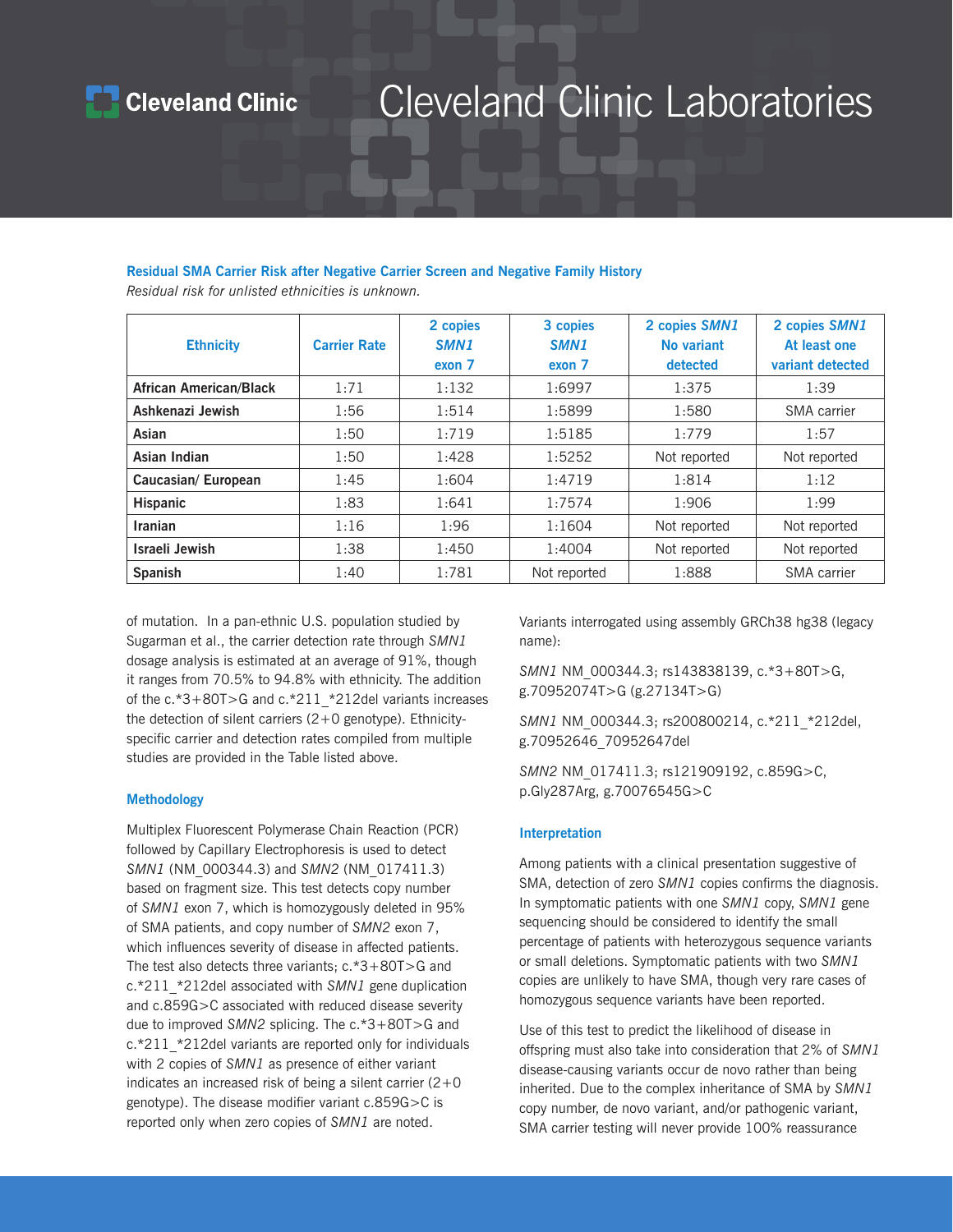### **Cleveland Clinic**

## Cleveland Clinic Laboratories

that carrier status is eliminated or zero. SMA carrier testing of both reproductive partners will provide the best estimate of reproductive risk and is most useful for individuals with an increased residual carrier risk following this test. Genetic counseling may be appropriate based on clinical or family history.

### **References**

1. Alías L, Bernal S, Calucho M, Martínez E, March F, Gallano P, Fuentes-Prior P, Abuli A, Serra-Juhe C, Tizzano EF. Utility of two *SMN1* variants to improve spinal muscular atrophy carrier diagnosis and genetic counselling. *Eur J Hum Genet*. 2018 Oct;26(10):1554–57.

2. Bürglen L, Lefebvre S, Clermont O, Burlet P, Viollet L, Cruaud C, Munnich A, Melki J. Structure and organization of the human survival motor neurone (*SMN2*) gene. *Genomics*. 1996 Mar 15;32(3):479–82.

3. Carrier screening for genetic conditions. Committee Opinion No. 691. American College of Obstetricians and Gynecologists. *Obstet Gynecol.* 2017;129:e41–55.

4. Chen X, Sanchis-Juan A, French CE, Connell AJ, Delon I, Kingsbury Z, Chawla A, Halpern AL, Taft RJ; NIHR BioResource, et al. Spinal muscular atrophy diagnosis and carrier screening from genome sequencing data. *Genet Med.*  2020 May;22(5):945–53.

5. Feng Y, Ge X, Meng L, Scull J, Li J, Tian X, Zhang T, Jin W, Cheng H, Wang X, et al. The next generation of population-based spinal muscular atrophy carrier screening: comprehensive pan-ethnic *SMN1* copy-number and sequence variant analysis by massively parallel sequencing. Genet Med. 2017 Aug;19(8):936–44.

6. Lefebvre S, Bürglen L, Reboullet S, Clermont O, Burlet P, Viollet L, Benichou B, Cruaud C, Millasseau P, Zeviani M, et al. Identification and characterization of a spinal muscular atrophy-determining gene. *Cell*. 1995 Jan 13;80(1):155– 65.

7. Luo M, Liu L, Peter I, Zhu J, Scott SA, Zhao G, Eversley C, Kornreich R, Desnick RJ, Edelmann L. An Ashkenazi Jewish *SMN1* haplotype specific to duplication alleles improves panethnic carrier screening for spinal muscular atrophy. *Genet Med*. 2014 Feb;16(2):149–56.

8. MacDonald WK, Hamilton D, Kuhle S. SMA carrier testing: a meta-analysis of differences in test performance by ethnic group. *Prenat Diagn*. 2014 Dec;34(12):1219–26.

9. Mailman MD, Heinz JW, Papp AC, Snyder PJ, Sedra MS, Wirth B, Burghes AHM, Prior TW. Molecular analysis of spinal muscular atrophy and modification of the phenotype by *SMN2*. *Genet Med*. 2002 Jan;4(1):20–26.

10. Monani UR, Lorson CL, Parsons DW, Prior TW, Androphy EJ, Burghes AH, McPherson JD. A single nucleotide difference that alters splicing patterns distinguishes the SMA gene *SMN1* from the copy gene *SMN2*. *Hum Mol Genet.* 1999 Jul;8(7):1177–83.

11. Prior TW, Nagan N, Sugarman EA, Batish SD, Braastad C. Technical standards and guidelines for spinal muscular atrophy testing. *Genet Med*. 2011 Jul;13(7):686–94.

12. Sugarman EA, Nagan N, Zhu H, Akmaev VR, Zhou Z, Rohlfs EM, Flynn K, Hendrickson BC, Scholl T, Sirko-Osadsa DA, Allitto BA. Pan-ethnic carrier screening and prenatal diagnosis for spinal muscular atrophy: clinical laboratory analysis of >72,400 specimens. *Eur J Hum Genet*. 2012 20:27–32.

13. Wirth B. An update of the mutation spectrum of the survival motor neuron gene (*SMN1*) in autosomal recessive spinal muscular atrophy (SMA). *Hum Mutat.* 2000;15(3):228–37.

14. Wirth B, Schmidt T, Hahnen E, Rudnik-Schöneborn S, Krawczak M, Müller-Myhsok B, Schönling J, Zerres K. De novo rearrangements found in 2% of index patients with spinal muscular atrophy: mutational mechanisms, parental origin, mutation rate, and implications for genetic counseling. *Am J Hum Genet.* 1997 Nov;61(5):1102–11.

15. For more information about SMA, consult GeneReviews.org.